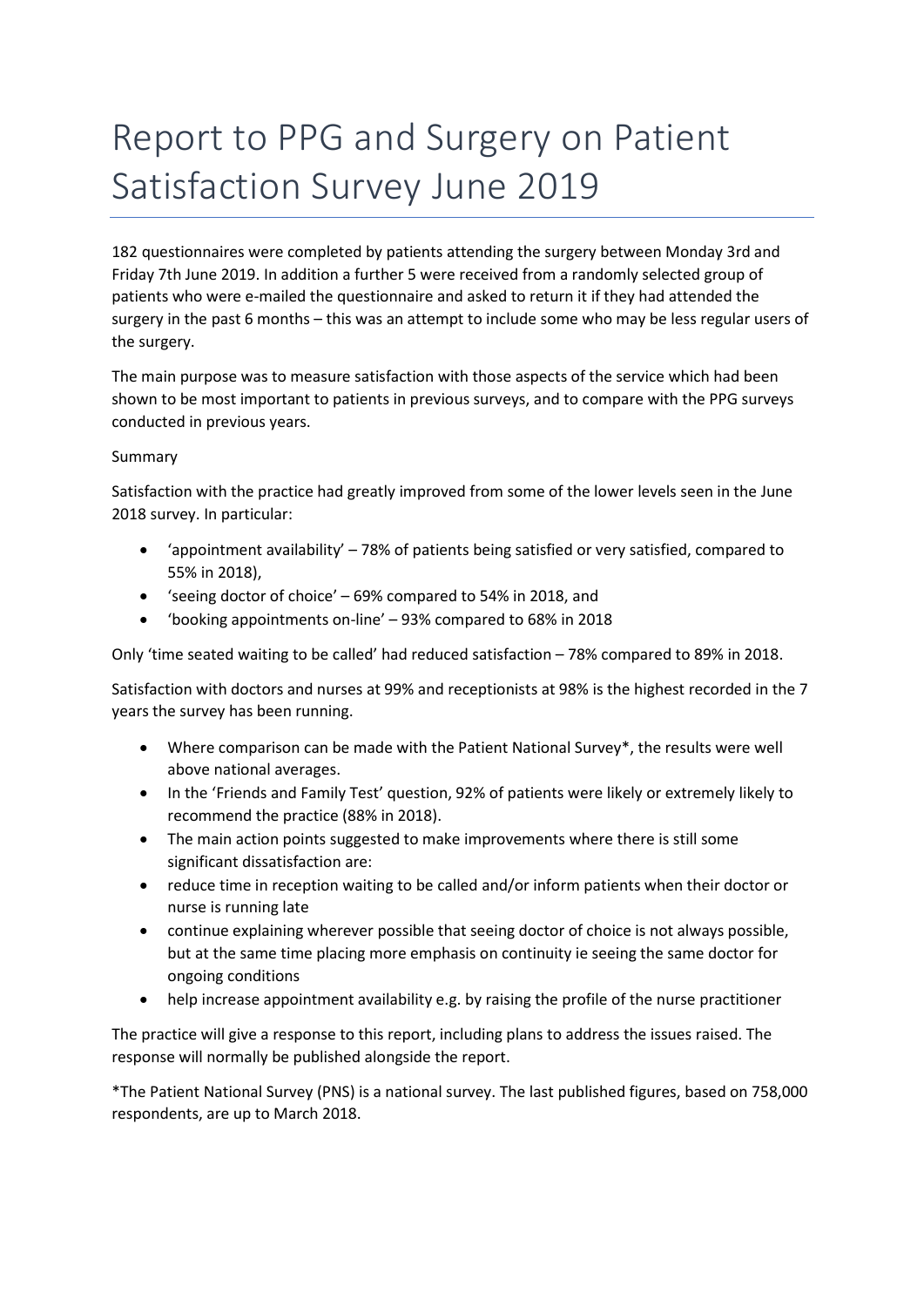#### 2. Satisfaction Ratings

| Category                                 | <b>Patients</b> | <b>Very Satisfied</b> | Satisfied | <b>Dissatisfied</b> | <b>Very Dissatisfied</b> |
|------------------------------------------|-----------------|-----------------------|-----------|---------------------|--------------------------|
|                                          | Responding      |                       | %         |                     |                          |
| Waiting time on telephone                | 170             | 25                    | 60        |                     |                          |
| Booking appointments on-line             | 84              | 43                    | 50        |                     |                          |
| Appointment availability                 | 178             | 16                    | 62        | 19                  |                          |
| Monday and Friday 'book on the day'      | 127             | 32                    | 54        | 12                  |                          |
| Seeing your doctor of choice             | 158             | 20                    | 49        | 28                  |                          |
| Continuity: seeing same Dr on follow-ups | 158             | 22                    | 53        | 22                  |                          |
| Surgery opening hours                    | 174             | 39                    | 59        |                     |                          |
| Time seated waiting to be called         | 177             | 14                    | 64        | 18                  |                          |
| Information provided/available           | 166             | 25                    | 70        |                     |                          |
| Practice website                         | 100             | 24                    |           |                     |                          |
| Receptionists                            | 175             | 51                    |           |                     |                          |
| Doctors and nurses                       | 180             | 57                    |           |                     |                          |

| Category                                 |               | <b>Total Satisfied or</b> |      | <b>Latest Equivalent</b> |                              |
|------------------------------------------|---------------|---------------------------|------|--------------------------|------------------------------|
|                                          |               | <b>Very Satisfied (%)</b> |      |                          | PNS <sup>*</sup> Results (%) |
|                                          | 2016          | 2017                      | 2018 | 2019                     | 2018                         |
| Waiting time on telephone                | 70            | 84                        | 80   | 85                       | 70                           |
| Booking appointments on-line             | 76            | 91                        | 68   | 93                       | $\sim$                       |
| Appointment availability                 | 49            | 77                        | 55   | 78                       | 66                           |
| Monday and Friday 'book on the day'      | $\rightarrow$ | 74                        | 76   | 86                       | Ξ                            |
| Seeing doctor of choice                  | 49            | 70                        | 54   | 69                       | 50                           |
| Continuity: seeing same Dr on follow-ups |               | $\overline{\phantom{a}}$  |      | 75                       | $\blacksquare$               |
| Surgery opening hours                    | 92            | 94                        | 96   | 98                       | 66                           |
| Time seated waiting to be called         | 81            | 89                        | 89   | 78                       | 58(wait of >15mins)          |
| Information provided/available           | 91            | 98                        | 97   | 95                       |                              |
| Practice website                         | E,            | 96                        | 96   | 96                       | 78(ease of use)              |
| Receptionists                            | 93            | 97                        | 95   | 98                       | 90                           |
| Doctors and nurses                       | 96            | 98                        | 98   | 99                       | 95(last appointment)         |

\*The Patient National Survey is not directly comparable as most questions do not ask 'satisfaction' levels as such, but do still give an indication.

#### Comment

Satisfaction levels have greatly improved from some of the lower levels seen in 2018, and in many categories are higher than or equal to anything achieved in the previous three years. Significant Satisfaction levels have greatly improved from some of the lower levels seen in 2018<br>categories are higher than or equal to anything achieved in the previous three years.<br>improvements were seen in booking appointments on l satisfied or very satisfied compared to 55% last year, Monday and Friday book on the day, and seeing doctor of choice. satisfied or very satisfied compared to 55% last year, Monday and Friday book on the day, and<br>seeing doctor of choice.<br>It is also good to note that receptionists received 98% satisfaction and doctors and nurses 99%, the

highest figures recorded in the 7 years the survey has been carried out.

The only significant decrease in satisfaction was in the category 'time seated waiting to be called', now 78% as against 89 last year. The only significant decrease in satisfaction was in the category 'time seated waiting to be called',<br>now 78% as against 89 last year.<br>Comparing the results with the Patient National Survey (see explanation asterisks at bo

1 and 2), the practice was still well ahead of national figures in all categories where comparison was possible.

Further points of note:

- Booking appointments on-line it is pleasing to see satisfaction at 93% together with an increase in the proportion of patients using this method to 17% (see Section 5). The practice, increase in the proportion of patients using this method to 17% (see Section 5). The practicons<br>assisted by the PPG, has made efforts to promote on-line access and make the instructions more user-friendly. een in booking appointments on line, appointment availability – with 78% now<br>ied compared to 55% last year, Monday and Friday book on the day, and<br>e.<br>that receptionists received 98% satisfaction and doctors and nurses 99%, faction<br>| carriec<br>!gory 'ti<br>|e explai<br>|s in all d<br>|<br>!e satisfa<br>|-notice
- Appointment availability it is also pleasing to see satisfaction rising in this category, as the practice has looked for ways of making more short-notice appointments available and are taking part in trials of extended opening hours in partnership with other practices.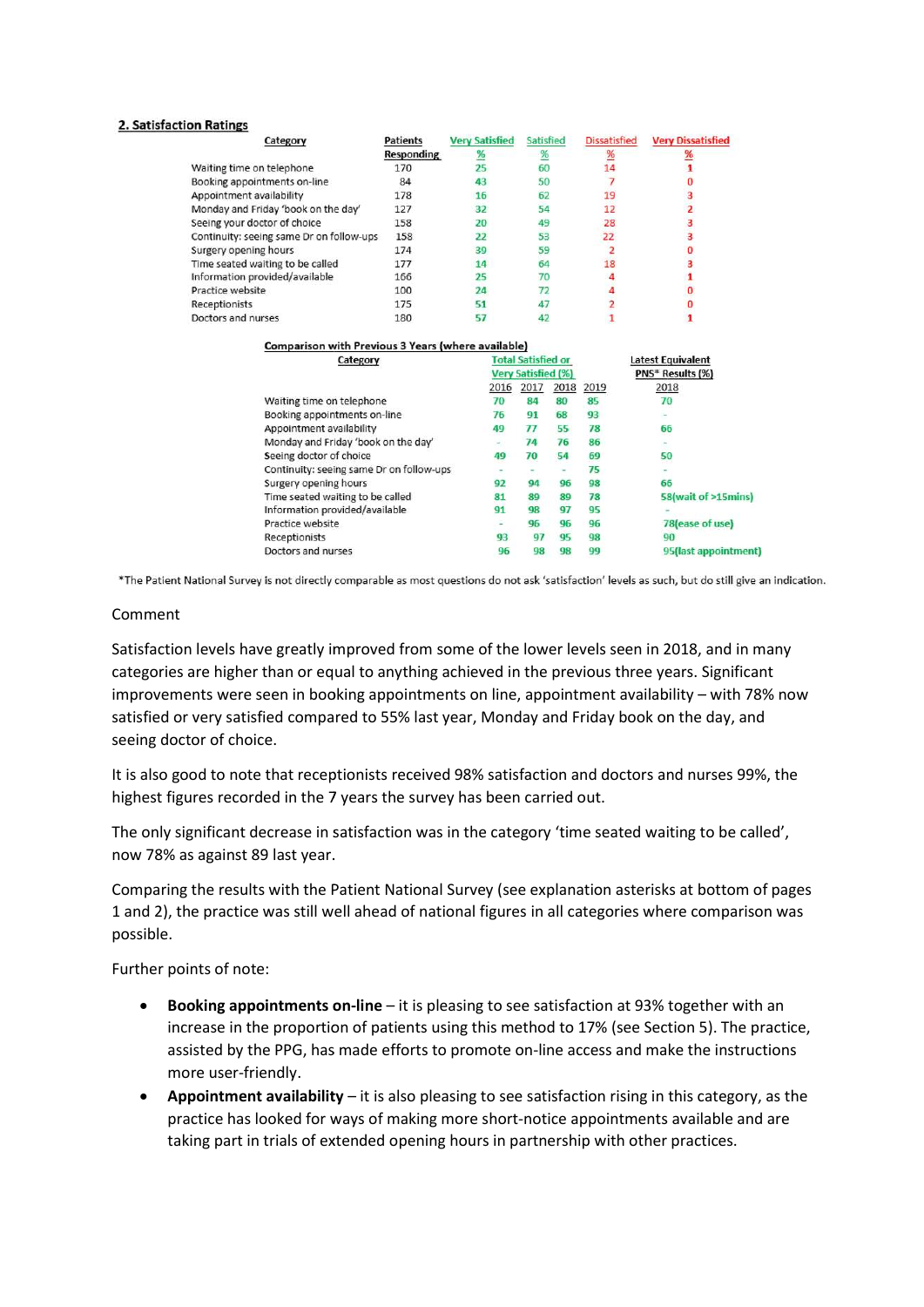• Seeing your doctor of choice - the increase in satisfaction from 54% last year to 69% does suggest a growing acceptance that seeing one's 'own' doctor is becoming more difficult as the size of the practice grows and new ways of working have to be embraced. suggest a growing acceptance that seeing one's 'own' doctor is becoming more difficu<br>the size of the practice grows and new ways of working have to be embraced.<br>However, this year we also asked satisfaction with 'Continuit

and this arguably more important measure did have a higher satisfaction level, at 75%.

# Friends and Family Test Question

It is mandatory that patients be invited to answer this question at all points of contact with the NHS,<br>and there are cards at our reception window for this purpose. The question is 'How likely are you to<br>recommend this pr and there are cards at our reception window for this purpose. The question is 'How likely are you to recommend this practice to friends and family if they needed similar care or treatment? However, this year we also asked satisfaction with 'Continuity – seeing same doctor on follow-ups',<br>and this arguably more important measure did have a higher satisfaction level, at 75%.<br>Frie**nds and Family Test Question**<br>

| included in our survey and 170 patients answered this question. |     |     |                                                                                                   |       |    |
|-----------------------------------------------------------------|-----|-----|---------------------------------------------------------------------------------------------------|-------|----|
|                                                                 |     |     | The results were: Extremely Likely Likely Neither Likely nor Unlikely Unlikely Extremely Unlikely |       |    |
|                                                                 | 46% | 46% | 5%                                                                                                | $1\%$ | 1% |

With 92% positive answers, this is the highest in the last 4 years - 78% in 2016, 90% in 2017 and 88% in 2018 - and is in line with GP practices generally as shown on the NHS website for April 2019 (90% for England, 87% for London).

# Patients' Comments

Some 35% of patients added comments. Approximately one third of these were positive, saying how good the people and the service at the practice were , and approximately half were negative, notably 11 regarding difficulty in seeing their doctor of choice.

Some representative examples are displayed below.

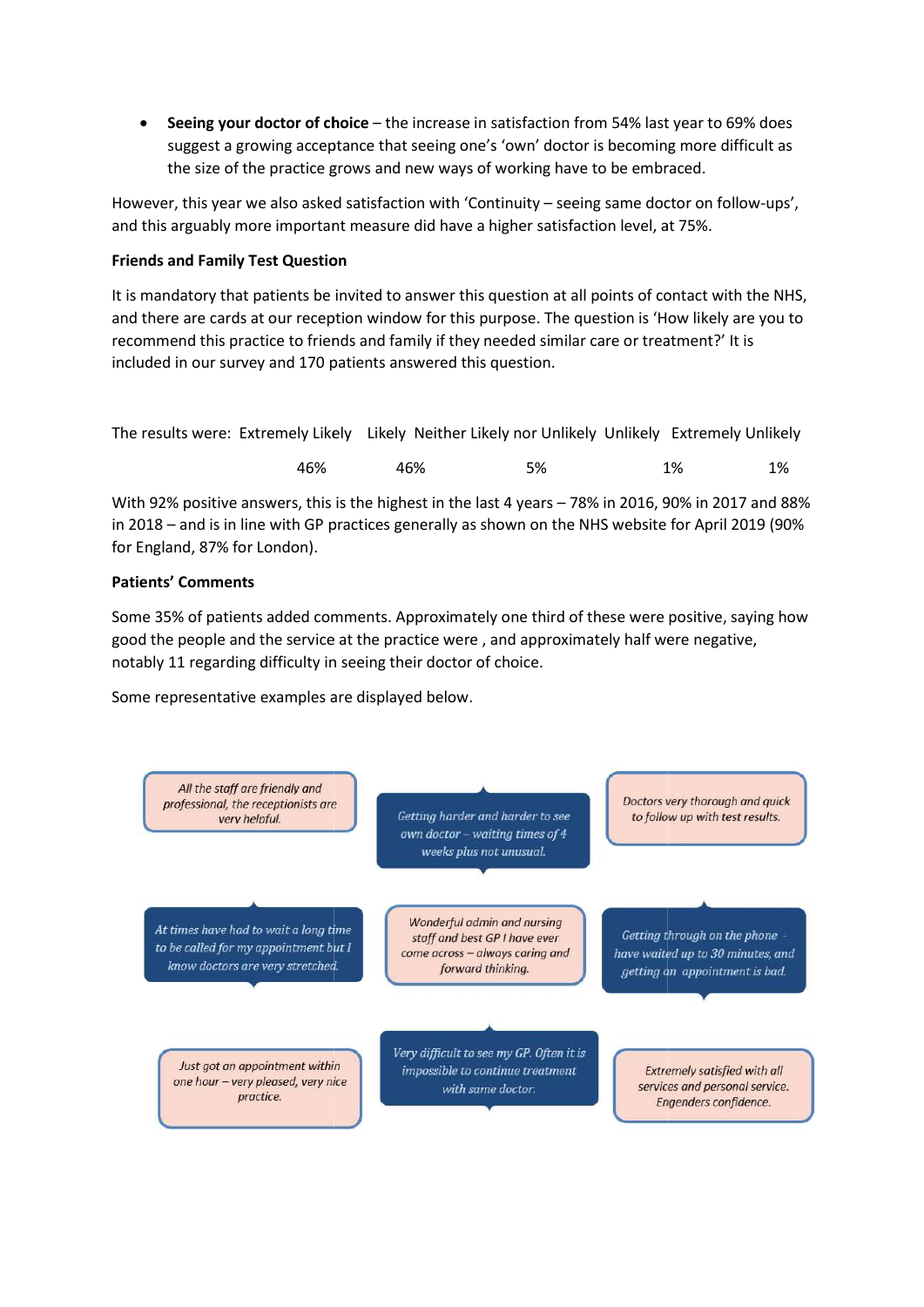There were also some one-off miscellaneous comments worthy of note:

- Have had to wait 45 minutes after appointment time difficult with a toddler and baby could we be told if doctor is running late.
- Very often need to put an extra ticket on van as have had to wait up to 30 minutes. Sometimes have walked out.
- Would like to be rung to arrange my monthly blood tests, as used to happen up to about 2 years ago.
- One receptionist forgot to email hospital with urgent referral from doctor and I had to call and chase at a later date.
- $\bullet$  I think the charge is too high for writing a letter  $-$  £25 is extremely expensive if we can't afford it.

## Demographics and How the Surgery is Contacted

124 women and 60 men (plus 3 not stated) took part.

21 were there for their children and 9 for another adult.

| Age Distribution:                           | $16 - 18$                                        | 18-34                           | 35-54 | 55-64 | 65-74 | $75+$ |  |
|---------------------------------------------|--------------------------------------------------|---------------------------------|-------|-------|-------|-------|--|
|                                             | 0%                                               | 17%                             | 35%   | 15%   | 16%   | 16%   |  |
|                                             | <b>How Appointments Booked:</b>                  |                                 |       |       |       |       |  |
| Phone                                       | In Person                                        | <b>On-line (Patient Access)</b> |       |       |       |       |  |
|                                             |                                                  | 68%                             | 25%   |       | 17%   |       |  |
| (Some patients ticked more than one method) |                                                  |                                 |       |       |       |       |  |
|                                             | NPS* 2018                                        | 79%                             |       | 42%   |       | 13%   |  |
|                                             | (Our 2018 Survey:                                | 70%                             |       | 33%   |       | 15%)  |  |
|                                             | (Our 2017 Survey:                                | 67%                             |       | 34%   |       | 10%)  |  |
|                                             | NPS* 2017                                        | 86%                             |       | 27%   | 9%    |       |  |
|                                             | Harris Barra and Britannia March Barris and also |                                 |       |       |       |       |  |

#### How Repeat Prescriptions Requested:

| In Person 53% (2018: 61%, 2017: 38%) |  |      | (Based on 118 patients who ticked at least 1 method) |  |                                                               |  |
|--------------------------------------|--|------|------------------------------------------------------|--|---------------------------------------------------------------|--|
| By E-mail 19% ( " 19%, "             |  | 15%) |                                                      |  |                                                               |  |
|                                      |  |      |                                                      |  | On-line (Patient Access) 20% ( " 21%, " 12%, (NPS* 2018: 14%) |  |
| Other 7% ( " 6%, "                   |  | 46%) |                                                      |  | (Includes 'Direct to chemist', no longer available from 2018) |  |

### Comment

Use of on-line access – as noted on page 3, there is a steady growth in use of on-line access to book appointments and request repeat prescriptions – 17% and 20% of patients respectively.

\*National Patient Survey – see footnotes on pages 1 and 2.